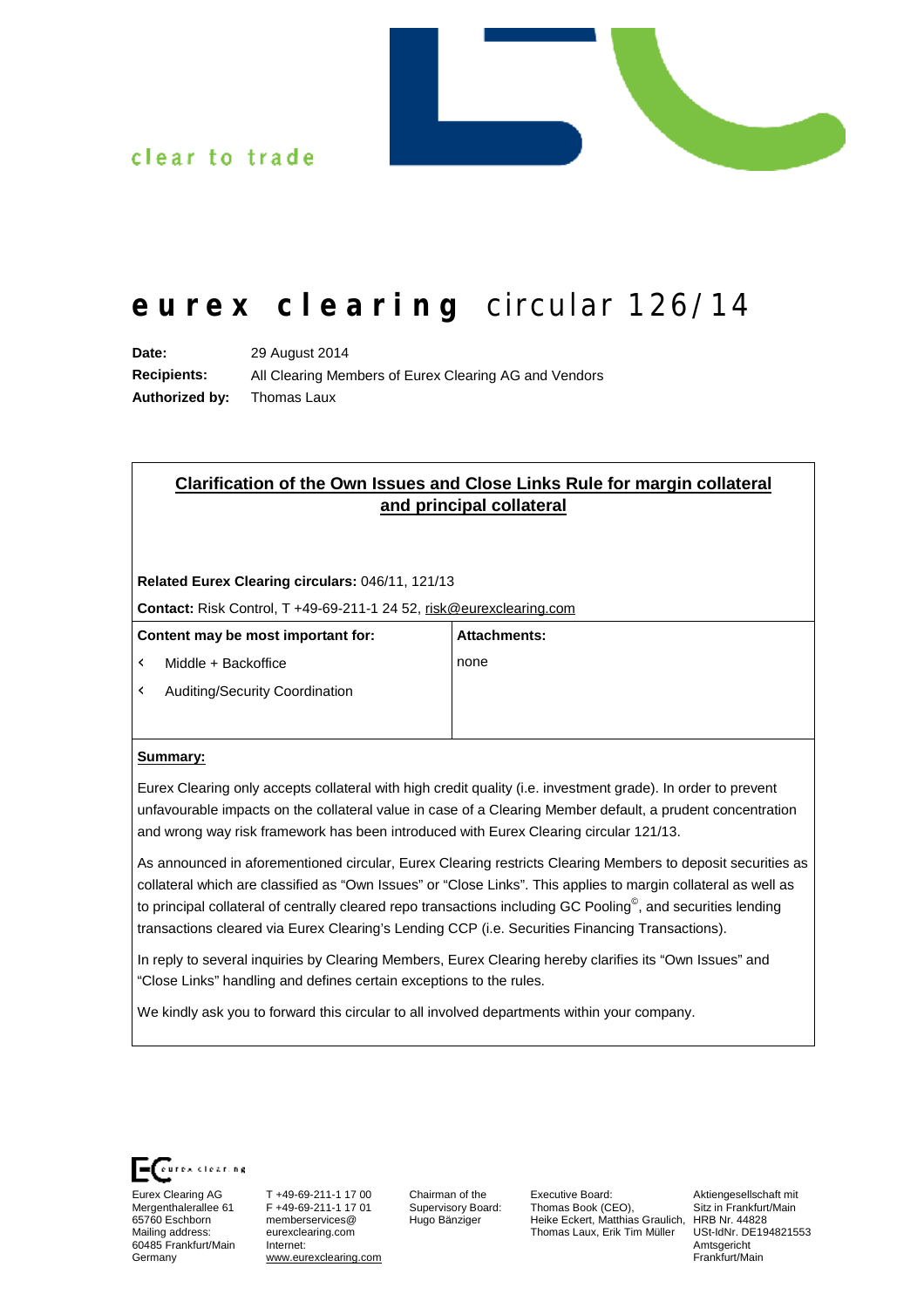### **Clarification of the Own Issues and Close Links Rule for margin collateral and principal collateral**

In this circular, Eurex Clearing clarifies certain aspects of its eligibility criteria for the admissible securities to cover margin requirements and for the principal collateral of Securities Financing Transactions (SFTs) of Eurex Repo GmbH and Eurex Clearing's Lending CCP.

#### **Current eligibility rules**

In general, Eurex Clearing only accepts collateral with high credit quality (i.e. investment grade). In order to prevent unfavourable impacts on the collateral value in case of a Clearing Member default, a prudent concentration and wrong way risk framework were introduced in the Clearing Conditions for Eurex Clearing AG on 11 November 2013 (see Eurex Clearing circular 121/13).

Eurex Clearing thereby restricted Clearing Members to deposit securities as collateral which are guaranteed or issued by the collateral provider ("Own Issues") or by a legal entity that is a highly interlinked cooperation ("Close Link"). This applies to margin collateral, as well as to principal collateral within GC Pooling<sup>®</sup> repurchase agreements, GC (General Collateral) Repo and Special Repo trades, as well as to the principal collateral and loan securities of lending transactions cleared via the Lending CCP (i.e. Security Financing Transactions – SFTs).

Further, Eurex Clearing introduced key principles for the assessment and monitoring of credit risks, concentration risks and wrong way risks in its Clearing Conditions. Based on these key principles Eurex Clearing performs internal credit assessments of its Clearing Members, defines concentration risk limits and thresholds, and wrong way risk thresholds.

#### **Newly introduced definition of exceptions**

Several Clearing Members have requested clarification of the current handling in respect to covered bonds. Against this background, Eurex Clearing enhances its "Own Issues" and "Close Links" rules (i.e. complete prohibition) by excluding securities from the "Own Issue" and "Close Link" prohibition if they have at least one of the characteristics listed below:

- 1. Financial instruments of selected public issuers according to the definition in the Clearing Conditions for Eurex Clearing AG<sup>1</sup>
- 2. Issues of central governments with a defined minimum credit quality<sup>2</sup> that Eurex Clearing currently recognizes as guarantors; presently the following countries/governments qualify as guarantors<sup>3</sup>: Austria, Belgium, Canada, Denmark, Finland, France, Germany, Hong Kong, Luxembourg, Netherlands, Norway, Sweden, Switzerland, United Kingdom, United States
- 3. Covered bonds of issuers with high credit quality $4$  based on Eurex Clearing's internal assessment, to which the following dedicated laws<sup>5</sup> apply (i.e. covered bonds where the assets backing these bonds are appropriately segregated) $^6$ :

Germany:

- Mortgage bonds pursuant to the Mortgage Bond Act of 19 July 2005
- Public sector mortgage bonds pursuant to the Mortgage Bond Act of 19 July 2005
- Collateralisation as per Section 6 (1) of the German Mortgage Bank Act (mortgage collateralisation)

l Clearing Conditions for Eurex Clearing AG, Chapter I, Part 1, No. 2.1.3.

<sup>2</sup> In this context "minimum credit quality" approximates external ratings in a range from AAA to AA. However,

Eurex Clearing's internal rating is the basis for a potential exception.

<sup>3</sup> The list of countries might be revisited in the future.

<sup>4</sup> High internal credit quality approximates external ratings in a range from AAA to A3/A-. However, Eurex Clearing's internal rating is the basis for a potential exception.

<sup>&</sup>lt;sup>5</sup> The list of laws might be revisited in the future

<sup>6</sup> Commission Delegated Regulation (EU) No 153/2013 (ESMA) Ch. X, Art. 39 and Annex I, Section I (g) (i)